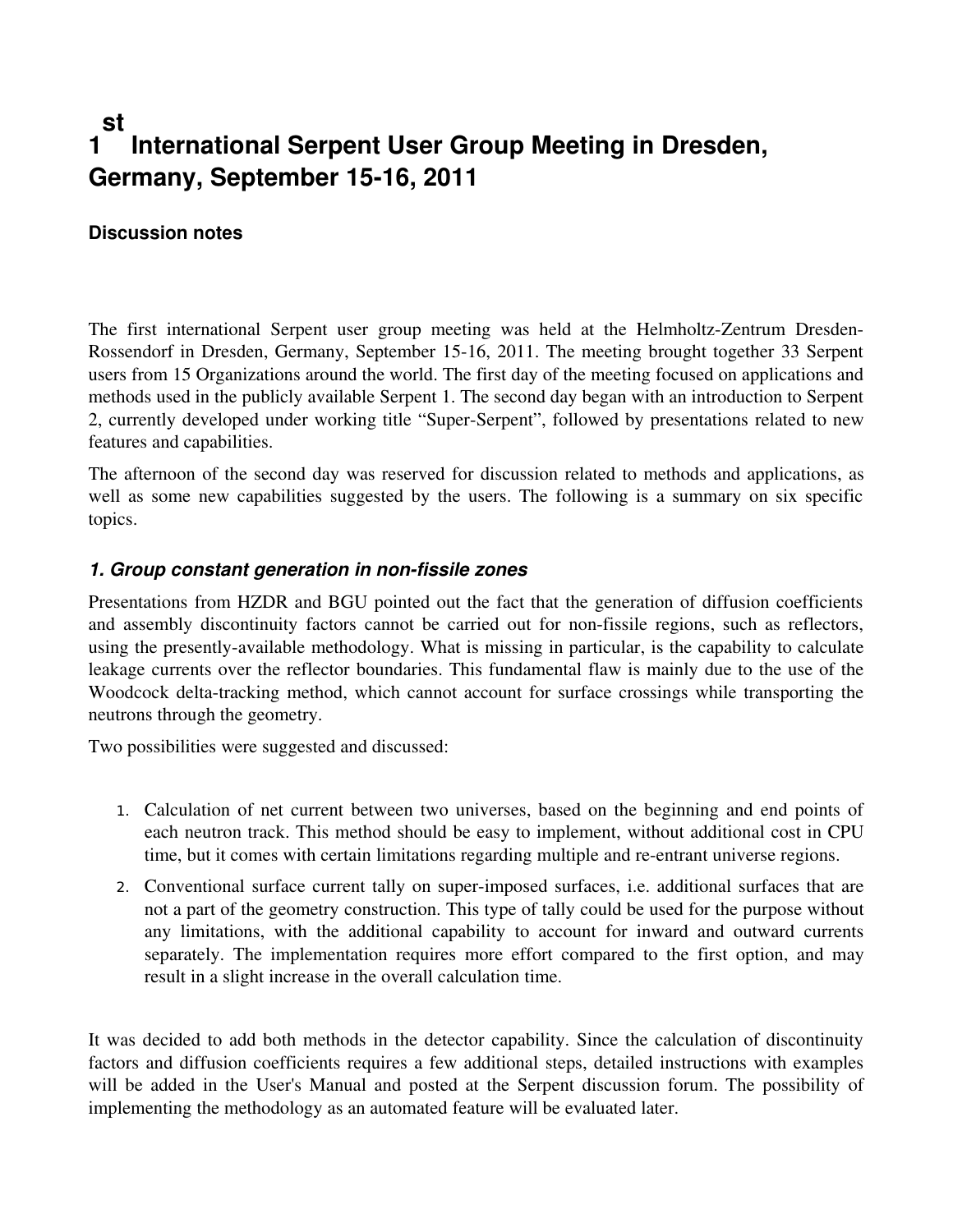It was also recognized that the code is missing the capability to define partially reflected geometries, in which one of the boundary conditions is black. This flaw is also due to the use of the delta-tracking method, and the fact that boundary conditions are handled by coordinate transformations instead of actual reflections. This type of geometry definition would be useful in reflector calculations, and the possibility of introducing partially reflective boundary conditions will be studied.

## *2. Production runs*

Generation of homogenized group constants for reactor simulator calculations requires repeating the infinite-lattice calculation for every fuel assembly type in all state points within the reactor core. The number of calculation cases increases to several hundred, and managing the production runs and all the input and output data becomes a major challenge, which in practice requires some level of automation.

Presentation of the work carried out at MIT introduced a python script called SerpentXS, developed for this task. It was decided to make the script available to all users at the Serpent website. The author of SerpentXS is no longer working with the project, and the following issues related to future development and maintenance of the script were pointed out:

- There is no manual, but the author's M.Sc. Thesis contains some description with examples. This documentation will be made available to the users in some form.
- The script was written for Serpent / PARCS calculations, and other couplings will require customizing the output data format.
- The script was written for some specific computing environment, and configuration in another system may require additional work.

It was also pointed out that the script was written for the present version of the Serpent code, and new features, such as restart and source read/write capability will most likely change the way the calculations are best organized. This is also the case for the new methods used for parallelization.

Several important parameters were noted missing from the Serpent output. The following parameters will be added in the next update:

- Parameters for I-135 and Xe-135 production
- Decay heat divided into several precursor groups
- Multi-group form factors (relative pin-wise fission energy production in few-group structure)

## 3. Multi-physics

Coupling of Monte Carlo neutronics to thermal hydraulics and / or fuel performance codes is a hot research topic, also addressed in presentations from BGU and LUT. This topic covers a wide range of applications, each with its characteristic methods and requirements. The main purpose of the discussion was to identify the common needs for the construction of a universal multi-physics interface that could be used to couple Serpent with any TH or fuel performance code.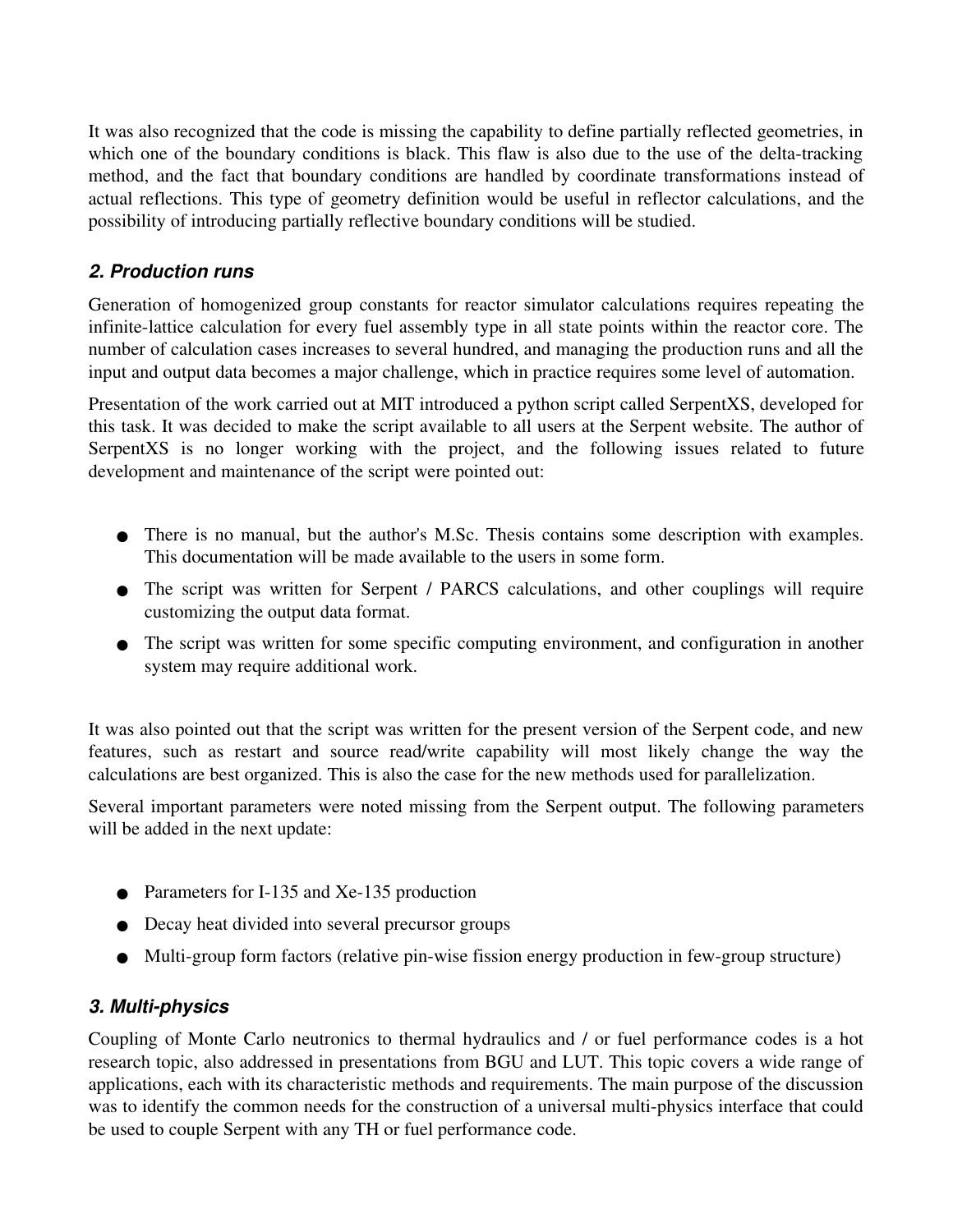Regardless of the particular application, it can be assumed that the coupling is based on a wrapper program that handles the input and output and executes the codes in the appropriate order. The parameters that need to be passed into Serpent include:

- Geometry, material compositions and standard input
- Coolant temperature, and density or void distribution
- Fuel temperature

The parameter calculated by Serpent include:

- Power distribution
- Burnup

Some of the parameters (isotopic compositions in input, burnup in output) must be related to homogeneous material regions, defined with the geometry. Density distributions, however, could be defined by laying a super-imposed structure on top of the actual geometry. This type of approach should simplify the data flow by eliminating the need to divide the geometry into several material regions with different density. The implementation of on-the-fly temperature treatment should extend the capability to temperatures as well. Several options for superimposed structures were discussed, including:

- Structured mesh (Cartesian, hexagonal, cylindrical, spherical)
- Unstructured mesh
- $\bullet$  Point-wise distribution with linear interpolation

Apart from the point-wise distribution with interpolation, similar data structures could be used for output as well. Since neutronics and TH meshing are generally different, the corresponding interface parameters should be given separately as well. Developing coupled multi-physics capabilities is a longterm project, and this interface will be eventually implemented in Serpent 2.

It was also noted that pebble-bed reactor geometries are so fundamentally different from any other reactor configuration, that the same type of interface is probably not applicable. Presentation from LUT discussed the coupling of Serpent into porous-medium fluid dynamics calculations. The explicit stochastic geometry model in Serpent allows the accurate description of the pebble-bed core, and the calculation of pebble-wise power distribution. The input (pebble distribution) and output (pebble-wise power distribution) are read and written in separate files. Since coolant temperature has no impact on neutronics, and fuel and moderator temperatures can be easily given for each pebble, this type of interface may turn our to be sufficient for more elaborate pebble-bed multi-physics calculations as well.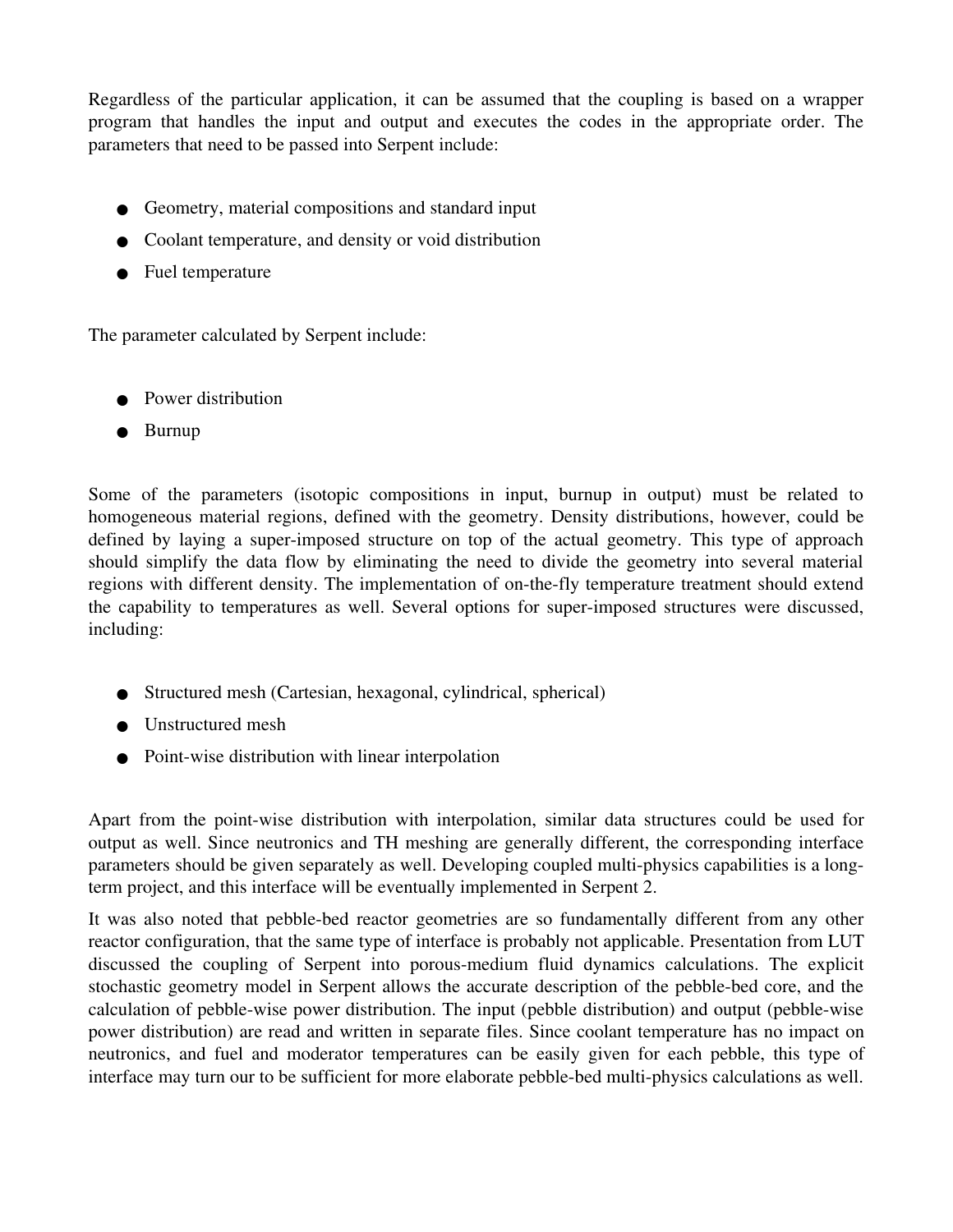## *4. Parallelization*

The parallelization in Serpent 2 will be based on hybrid MPI / OpenMP techniques. Shared-memory parallelization (threading) using OpenMP has already been implemented, and some test results were presented in the introductory talk. The test calculations showed only modest scalability by a factor of 4 using 12 CPU cores. The poor performance is most likely not related to OpenMP barriers required in the transport cycle, since the scalability is equally poor or even worse for burnup and processing routines, where the possibility of writing in the same variable is not a problem.

The following issues were pointed out in the discussion:

- $\bullet$  The executable used in the test calculations was compiled using an old version (4.1.2) of gcc. More recent versions or other compilers might produce better results.
- The scalability seems to be hardware-dependent, and similar tests with a 2 CPU Macbook Pro typically result in a speed-up factor of 1.8 or even higher.
- Finding information on poor scalability is difficult, due to the specific nature of the calculation task. Monte Carlo neutron transport simulations are extremely memory-intensive, while most of the other problems in scientific computation tend to be more or less CPU-intensive.
- Similar tests using MCNP might reveal something about the nature of the problem, especially if similar scalability is observed with same hardware.

It was concluded that there is not much that can be done in terms of systematic testing until the release of the beta-version of Serpent 2.

# *5. Sensitivity and uncertainty analysis*

NRG presented their Total Monte Carlo (TMC) method for uncertainty analysis of cross sections, using Serpent as the neutron transport and burnup solver. In addition to this stochastic approach, S/U analysis can be performed using deterministic methods, which will be a major topic for research and Serpent development in the future. Near-term goals for this task include the implementation of the Iterated Fission Probability (IFP) method, developed at LANL for the calculation of the fundamental adjoint function in forward Monte Carlo simulation. Additional research topics include adjoint-weighed detectors and variance reduction techniques based on neutron / photon importance with respect to detector response.

# *6. Scripts*

Conversion and utility scripts is another area where efforts could be shared over the entire user community, and the possibility of setting up a common script repository was briefly discussed. It was mentioned that conversion scripts between Serpent and MCNP input files exist at least at INL and KTH. The union operator, missing from Serpent 1, will be available in Serpent 2. This addition will simplify the geometry conversion, but it will also require some changes in the structure of the conversion scripts.

The interactive plotter script developed at KTH was briefly discussed. It was recognized that the script is an extremely useful and easy-to-use tool, but because it was written in the Ruby scripting language,